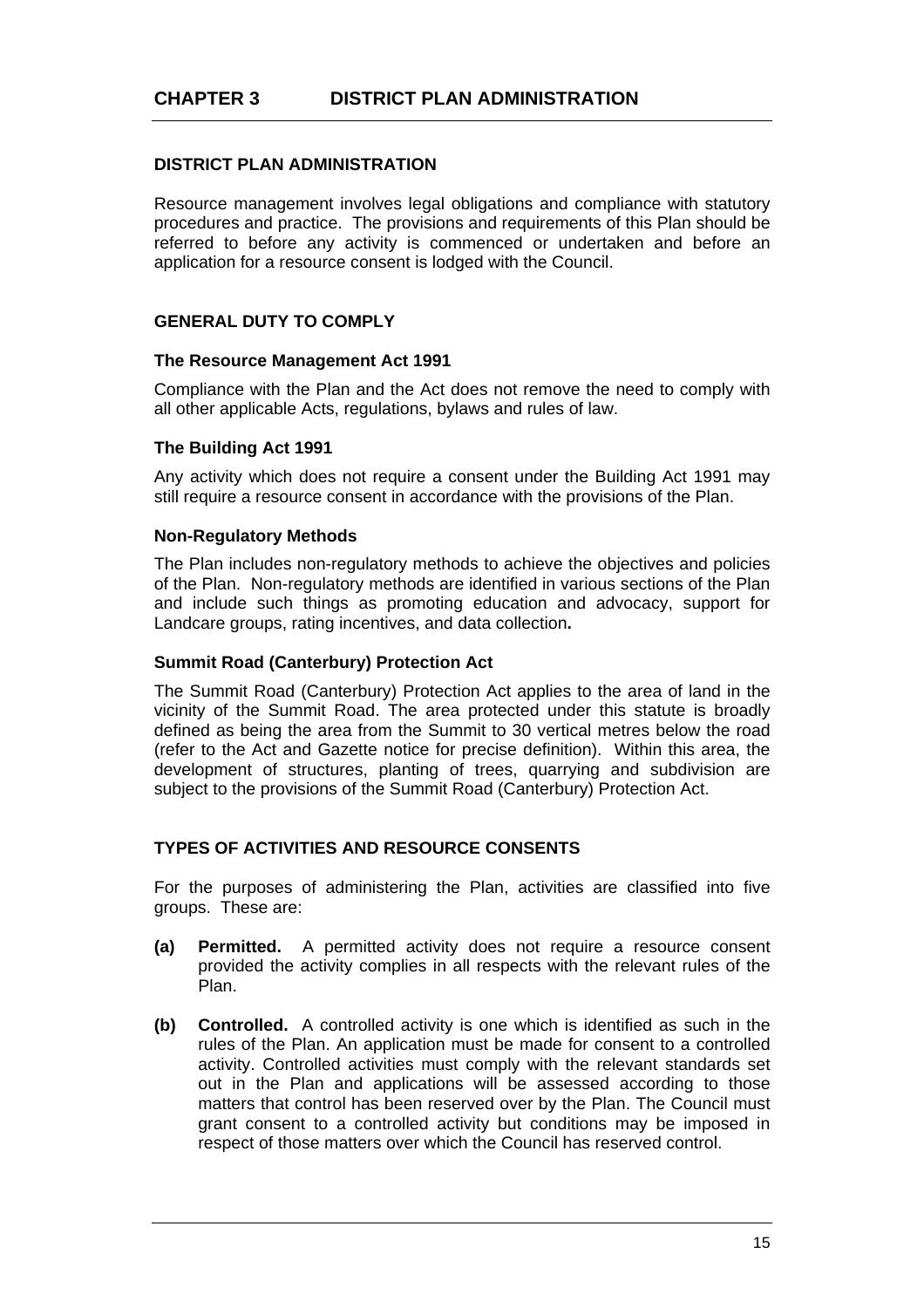- **(c) Discretionary and Restricted Discretionary.** A discretionary activity is one which is identified as such in the rules of the Plan. An application must be made for consent to a discretionary activity. Discretionary activities must comply with the relevant standards set out in the Plan. Restricted discretionary activities are those over which the Council will limit the exercise of its discretion to the matters specified in the Plan. All discretionary activities will be assessed against the objectives and polices of the Plan.
- **(d) Non-Complying.** A non-complying activity is an activity that contravenes a rule in a plan. An application must be made for a resource consent.
- **(e) Prohibited.** A prohibited activity is one which the plan expressly prohibits and describes as an activity for which no resource consent will be granted and includes any activity prohibited by section 105(2)(b) of the Historic Places Act 1993.

The Council can grant two types of resource consents, namely:

- (a) a land use consent; and
- (b) a subdivision consent.

To fulfil its functions, the Canterbury Regional Council may require land use consents, water permits, discharge permits and coastal permits. Coastal permits for restricted coastal activities are issued by the Minister of Conservation.

# **LAND USE CONSENTS**

A land use consent is required for the use of any land in a manner which contravenes a rule in this Plan unless either:

- (a) a resource consent has already been applied for and granted; or
- (b) the activity complies with Section 10 of the Resource Management Act which protects certain existing uses.

An activity, which may generate adverse effects, has been included in the Plan either as a controlled activity, restricted discretionary activity, discretionary activity, or non-complying activity. In either case, an assessment of the effects of the proposed activity on the environment must be submitted with the application. No land use consent can be granted for a prohibited activity.

An application for a certificate of compliance may be made in respect of a permitted activity. Such a certificate, if granted, has a life of two years.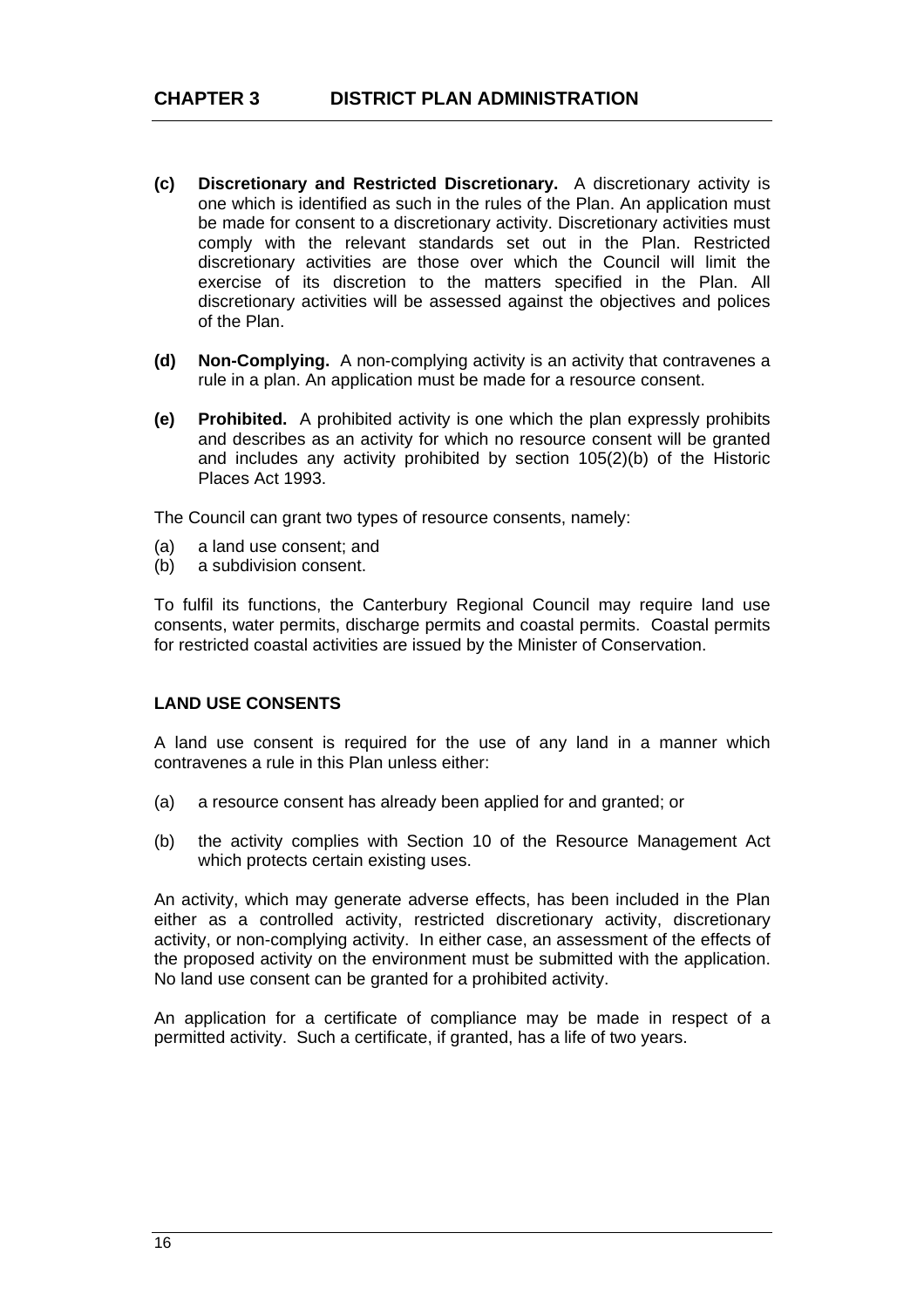# **SUBDIVISION CONSENTS**

Rules governing the subdivision of land are set out in Part VI of this Plan. Except as provided for by Section 11 of the Resource Management Act, land may not be subdivided without a resource consent for subdivision.

# **DISTRICT PLAN RULES**

All rules in the Plan have the force and effect of regulations. Rules have been included for the following purposes:

- Generally, to achieve the integrated management of the effects of land use and development, and in particular, to implement the objectives and policies of the Plan.
- To avoid, remedy or mitigate the adverse effects of land use and development (i.e. development controls).
- To protect land and the associated natural and physical resources of the District.
- To avoid or mitigate natural hazards.
- To prevent and mitigate adverse effects associated with hazardous substances.
- To control the subdivision of land.
- To control the emission of noise and to avoid, remedy or mitigate the effects of noise.
- To provide for the social, economic and cultural well-being of residents.

In considering the effects of an activity, the Council will take into account positive and adverse effects, temporary and permanent effects, any past, present or future effects and any cumulative effects. Any potential effect of high probability and any potential effect of low probability, which has a high potential impact, will also be considered.

Any activity which is not in this Plan shall be required to obtain a resource consent and shall be assessed against the actual or potential effect of the activity and, in particular, any adverse effect on the environment.

# **ASSESSMENT OF APPLICATIONS**

An application for a resource consent for a discretionary or non-complying activity shall be in the form set out in Regulation 5 of the Resource Management (Forms) Regulations 1991. Forms are available from all Council offices. The forms may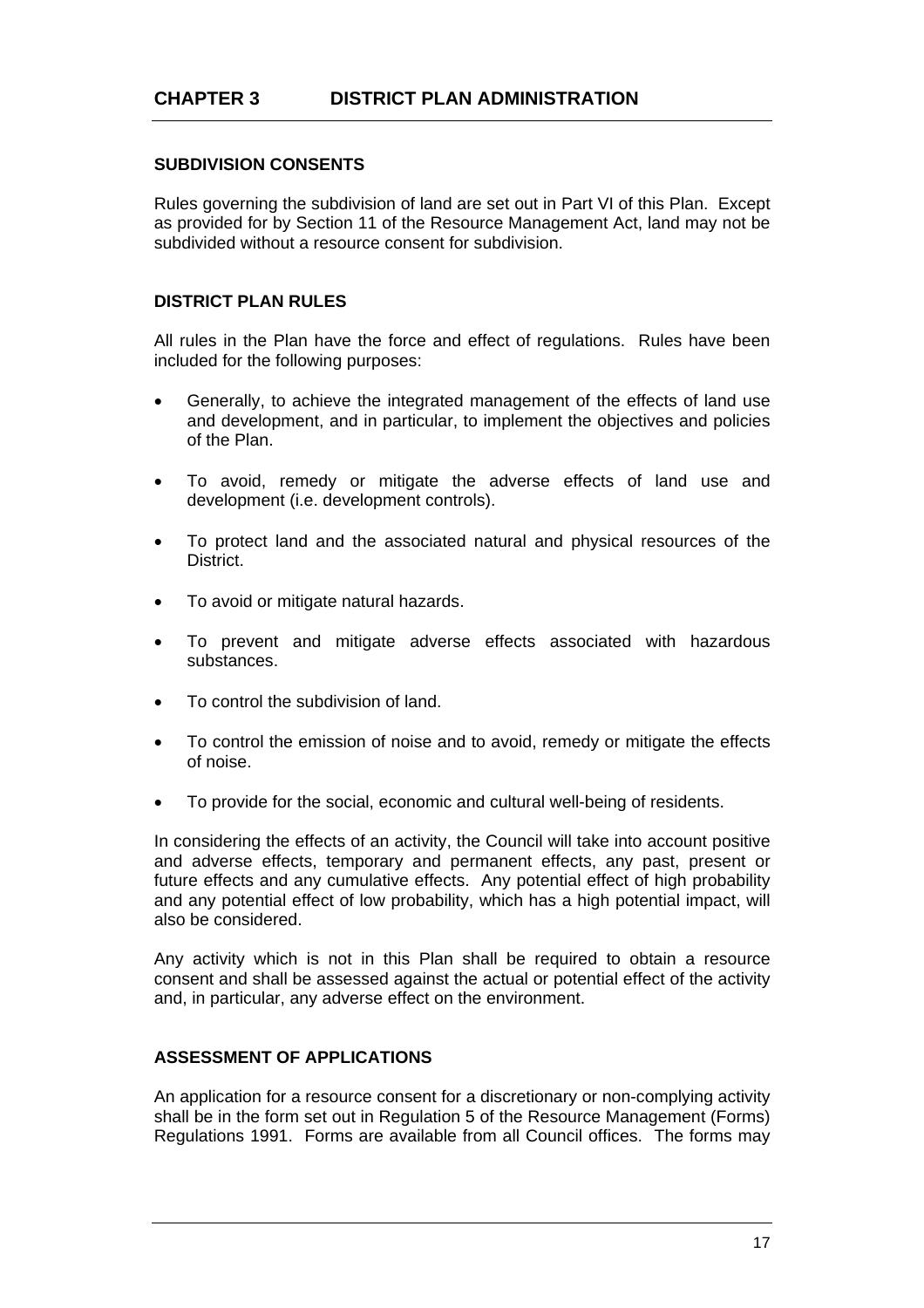also be used for an application for a resource consent for controlled activities. Separate forms are used for land use consents, subdivision consents, and for certificates of compliance.

Applications for resource consent shall be accompanied by the information specified in Chapter 30 of the Plan.

Where the Council considers that the information submitted with an application for a resource consent or a notice of requirement is deficient in terms of the requirements of the Resource Management Act or the Plan, it may require the applicant to provide further information (Sections 92 and 169 of the Act). The Council may only require further information to enable it to better understand the nature of the activity for which the application for a resource consent or notice of requirement is made, the effect it will have on the environment, or the ways in which any adverse effects may be avoided, remedied or mitigated.

#### **NOTIFICATION PROCEDURES**

Unless an application complies with the provisions of Section 94 of the Resource Management Act regarding non-notification, it is required to be notified. Submissions by the public may be made on the content of the application. Applications for controlled activities may be considered without the need to obtain the written approval of affected persons.

#### **HEARINGS/DECISION BY COUNCIL**

The Council will hold a formal hearing of submissions to applications which have been notified. Informal pre-hearing meetings may also be called by the Council in order to clarify and resolve issues where possible.

After the evidence is presented at the hearing of submissions, the Council will make its decision on the application and this decision will be conveyed to all parties. The decision may be subject to conditions. The terms and conditions of any resource consent shall be observed and fully complied with. The Council's decision is open to appeal to the Environment Court.

Hearings will be conducted by an appropriate committee of the Council with such a committee having membership which suitably reflects the scale and nature of the matter to be heard. Such committee membership will comprise elected members of the Council or one or more appointed commissioners. Where appropriate, it may be augmented by other members of the community, such as tangata whenua.

# **EXISTING USE RIGHTS**

In accordance with Sections 383 and 10 of the Resource Management Act, those uses and activities which were lawfully established before the enactment of the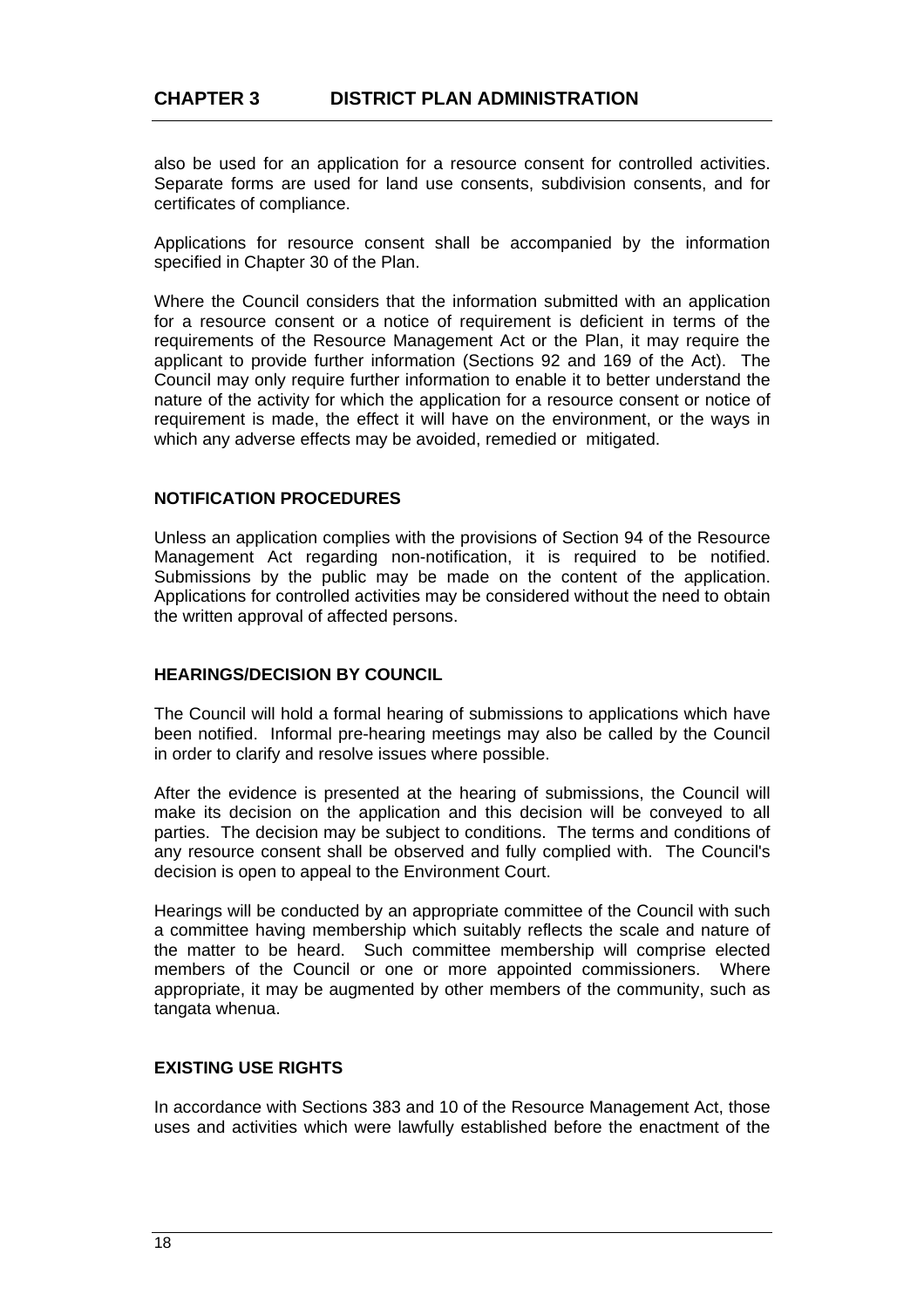Act and those uses which were lawfully established before this Plan was notified may continue if the effects of the use are the same or similar in character, intensity and scale to those which existed before the Plan was notified.

### **CHANGES TO THE DISTRICT PLAN**

Changes to the District Plan may be made in accordance with the procedures outlined in the First Schedule of the Resource Management Act. Changes may be necessary in response to revised or up-dated National or Regional Policy Statements, Regional Plans or Regional Coastal Plans. The effectiveness of the Plan will be continuously monitored and the Council will initiate plan changes which address evolving resource management issues and community needs, improve environmental conditions and enable the Council to better meet its obligations under the Resource Management Act.

Individuals may also request the Council to change the Plan. Applicants requesting a change to the Plan must also provide the following information in support of their proposed Plan change:

- The extent to which the change is necessary in achieving the purpose of the Resource Management Act;
- Any relevant objective or policy in the Plan;
- Alternative means of achieving the purpose of the Resource Management Act or any relevant objective or policy in the Plan;
- Reasons for and against the adoption of the Plan change, and the outcome of taking no action; and
- An evaluation of the likely benefits and costs of the principal alternative means and the likely implementation and compliance costs if the Plan change is adopted.

Further information may be obtained from the Council regarding Plan changes. At the applicant's request an application for a Plan change may be treated as an application for a resource consent.

#### **DESIGNATIONS**

A designation is a form of land use control which is available to a requiring authority. A requiring authority is a Minister of the Crown, a local authority or a network utility operator approved by the Minister for the Environment for a particular project or work.

Sites for existing or proposed public works, project or works described by an Order in Council under Section 167 of the Resource Management Act and any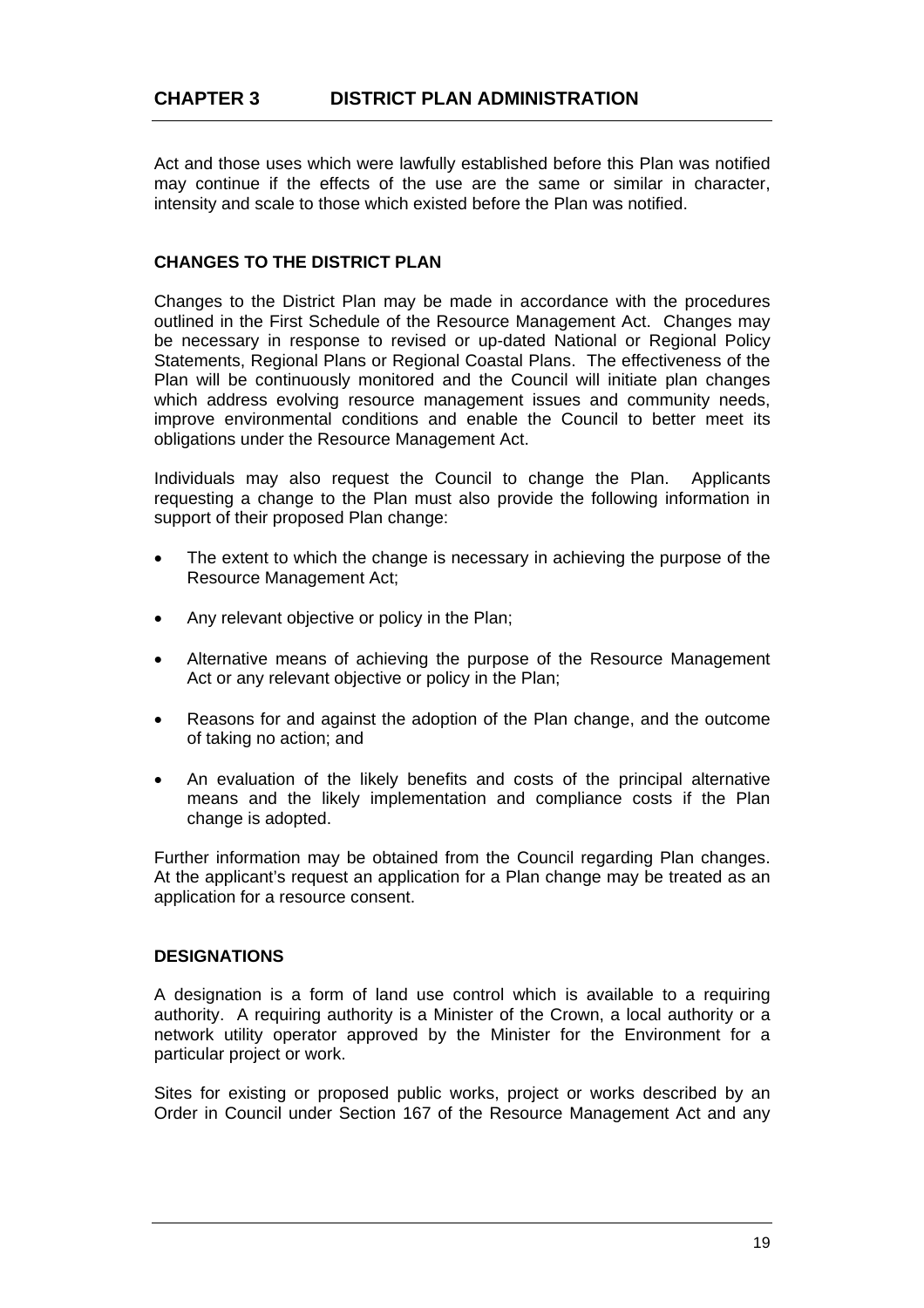associated restrictions in respect of any land, water, subsoil or airspace are specifically designated in this Plan.

Designations are identified on the Planning maps. The effect of designating land is to give notice of the designated purpose and generally to limit the use of land to that purpose.

The Zone within which the designated land lies is identified to indicate the purposes for which, and the conditions by which, the land could be used if it were not designated. The rules for the relevant Zone will apply to the construction of any building or to any activity which is not part of the designated work but which is undertaken by, or is approved by, the requiring authority.

The information to accompany a notice of requirement is set out in Section 168 of the Resource Management Act.

When a requirement for a work has been received by the Council, any work or change of use or subdivision which would prevent or hinder the work may not be carried out without the consent of the authority responsible for the work concerned. Once the designation becomes operative, Section 175 of the Resource Management Act prohibits the carrying out of any work on the land, or its subdivision, without the requiring authority's consent.

A designation lapses on the expiry of 5 years after the date on which it is included in the District Plan, unless it has been given effect to or a different period applies under Section 184 of the Resource Management Act.

# **ROADS**

Where existing formed or designated (and dedicated) roads are not shown on the Planning maps within the boundaries of any Zone, such roads shall be deemed to be included within the adjacent Zone.

Any activity carried out on a road (as defined by the Local Government Act 1974) is permitted where it involves the exercise of public's right of passage or where it is authorised by the road controlling authority in the exercise of its power in relation to roads.

#### **HERITAGE ORDERS**

Heritage orders may be made by Heritage Protection Authorities in order to protect any place (and its surroundings) which is of special interest, character, intrinsic or visual or amenity value or of special significance to tangata whenua. A heritage order is similar to a designation in that it is in addition to, and takes precedence over, the other rules and policies of the District Plan.

The site within which the heritage order lies is identified to indicate the purposes for which, and the conditions by which, any unaffected land within the site can be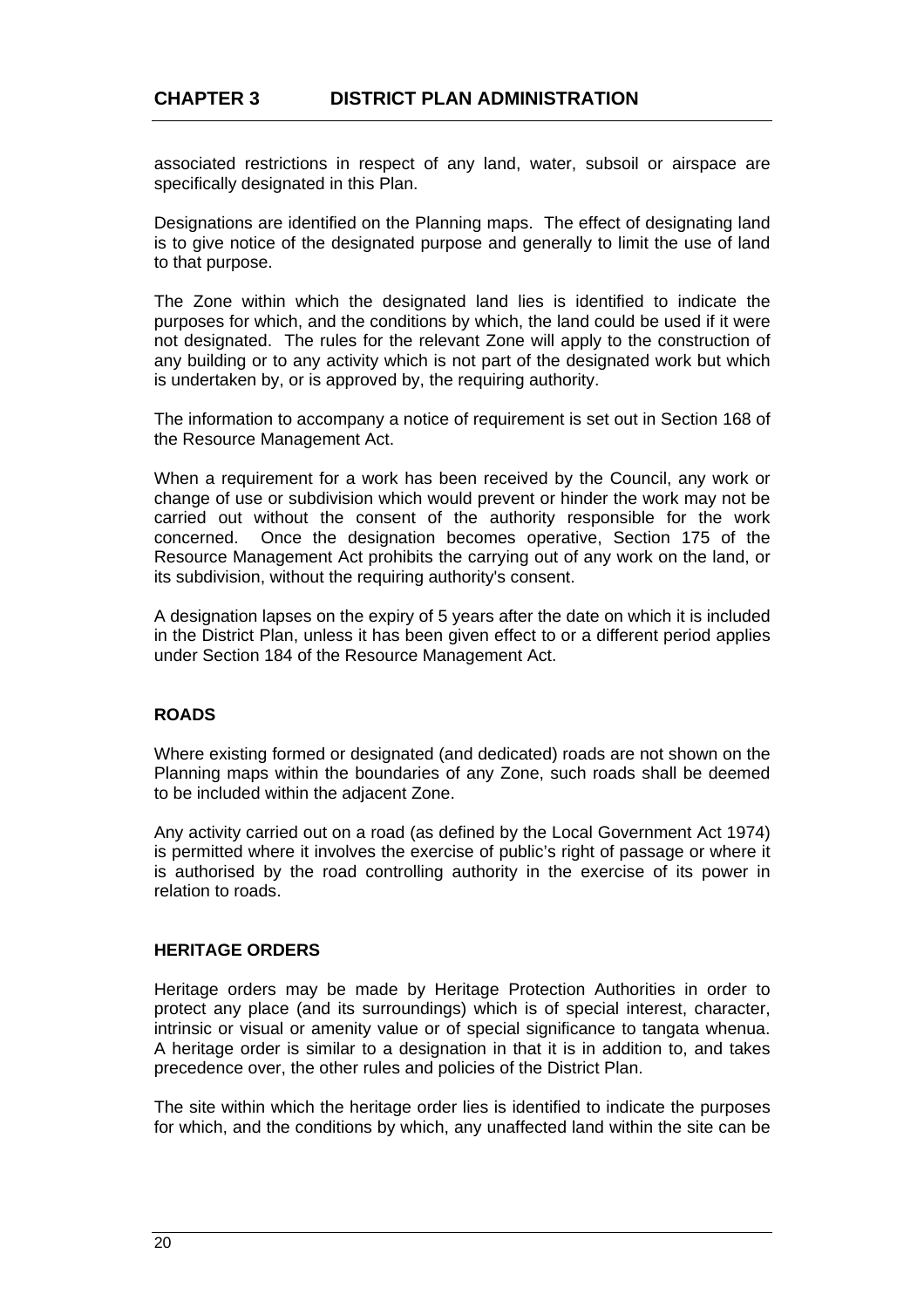used. The rules for the relevant Zone will apply to the construction of any building or to any activity which is not part of the heritage order but which is undertaken by, or is approved by, the heritage protection authority.

When a requirement for a heritage order has been received by the Council, any work or change of use which would wholly or partly nullify the effect of the heritage order may not be carried out without the consent of the appropriate Heritage Protection Authority. Once the heritage order is included in the Plan, Section 193 of the Resource Management Act prohibits the using or carrying out of any work on the land or its subdivision which would wholly or partly nullify the effect of the heritage order, without the consent of the Heritage Protection Authority named in this plan.

# **TEMPORARY ACTIVITIES**

Any activity involving the temporary use of land or buildings necessary and incidental to an authorised building or development project shall be a permitted activity, subject to any conditions the Council deems necessary. Such temporary activity shall be permitted for a maximum period of 3 months.

# **CHARGES**

The Council is empowered to fix charges to recover the reasonable costs incurred by it in respect of applications for changes, resource consents, designations, heritage orders and other services associated with its resource management functions.

# **ASSOCIATED PLANS/RULES**

This District Plan is one of a number of measures, which are available to the Council to manage the resources and plan for the future development of the District. Other measures available include the Bank Peninsula District Council Annual Plan which sets out the goals, outputs and policies of the Council and which includes budgets and works programmes for the forthcoming financial year.

The Council also has the power to adopt bylaws. These, together with the development controls in this Plan, provide a co-ordinated approach to managing the resources of the District and controlling environmental effects.

Under Section 32 of the Resource Management Act the Council has to consider which methods to use to best achieve the purpose of the Act. This Plan uses a range of methods to implement its objectives and policies. Where possible, methods other than rules are used. These include education, support, liaison with other agencies or parties, the use of guidelines, and the use of economic instruments. Economic instruments may include measures such as rates relief in certain circumstances, a structured approach to financial contributions in respect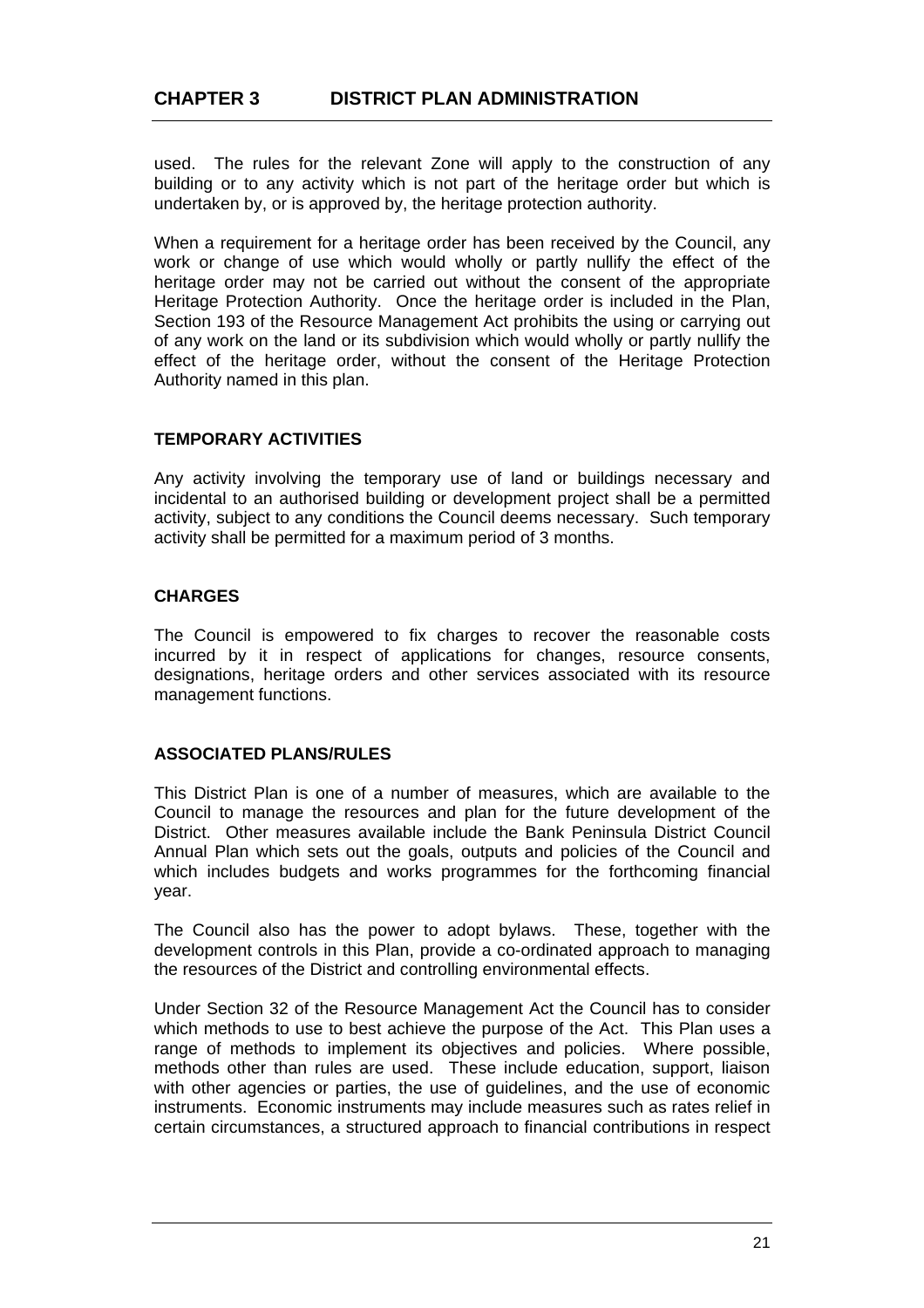of subdivision or activities which may affect the environment, or incentives to preserve important elements of the natural environment.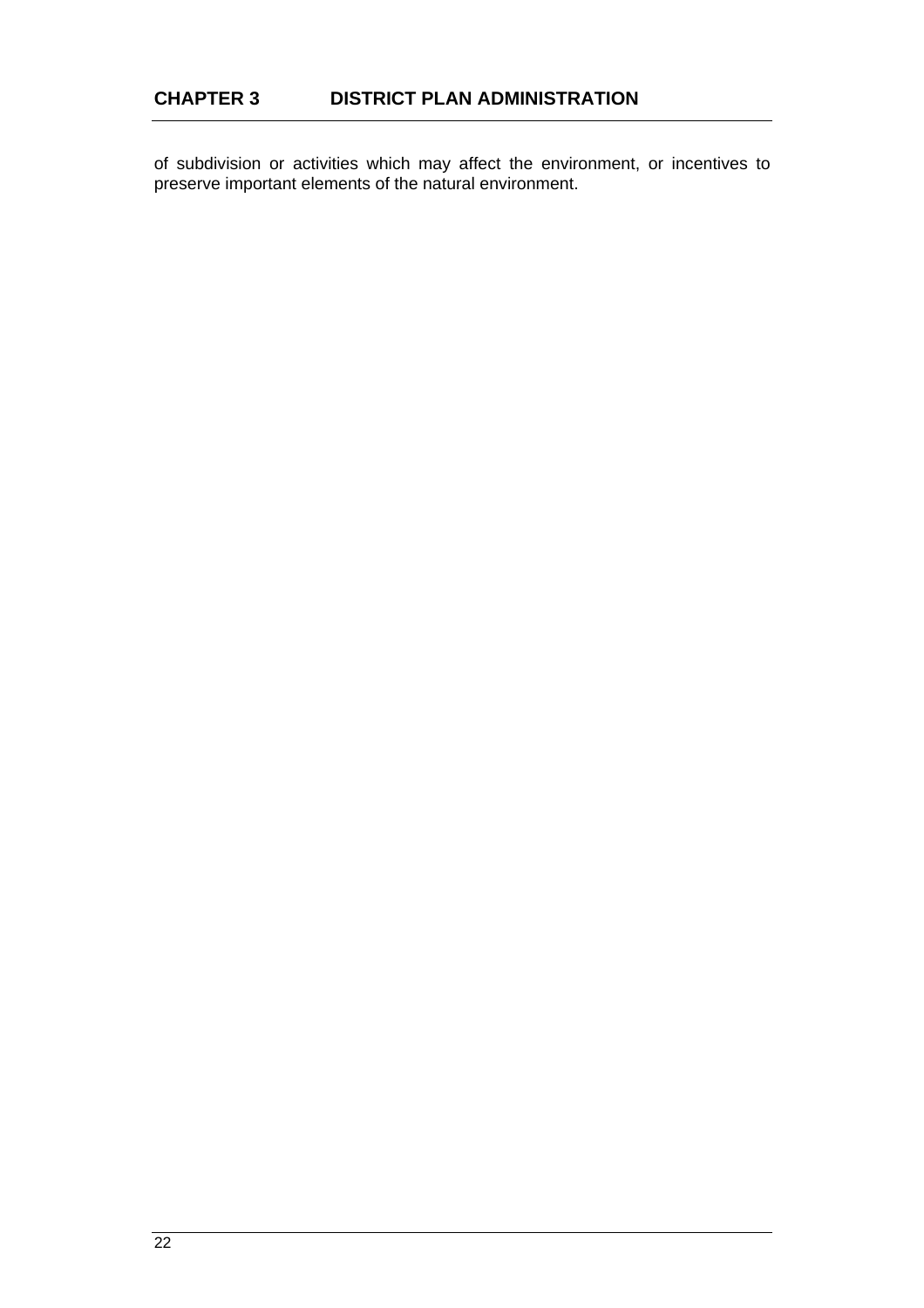# **GUIDE TO WHETHER A PROPOSED ACTIVITY REQUIRES A LAND USE CONSENT**